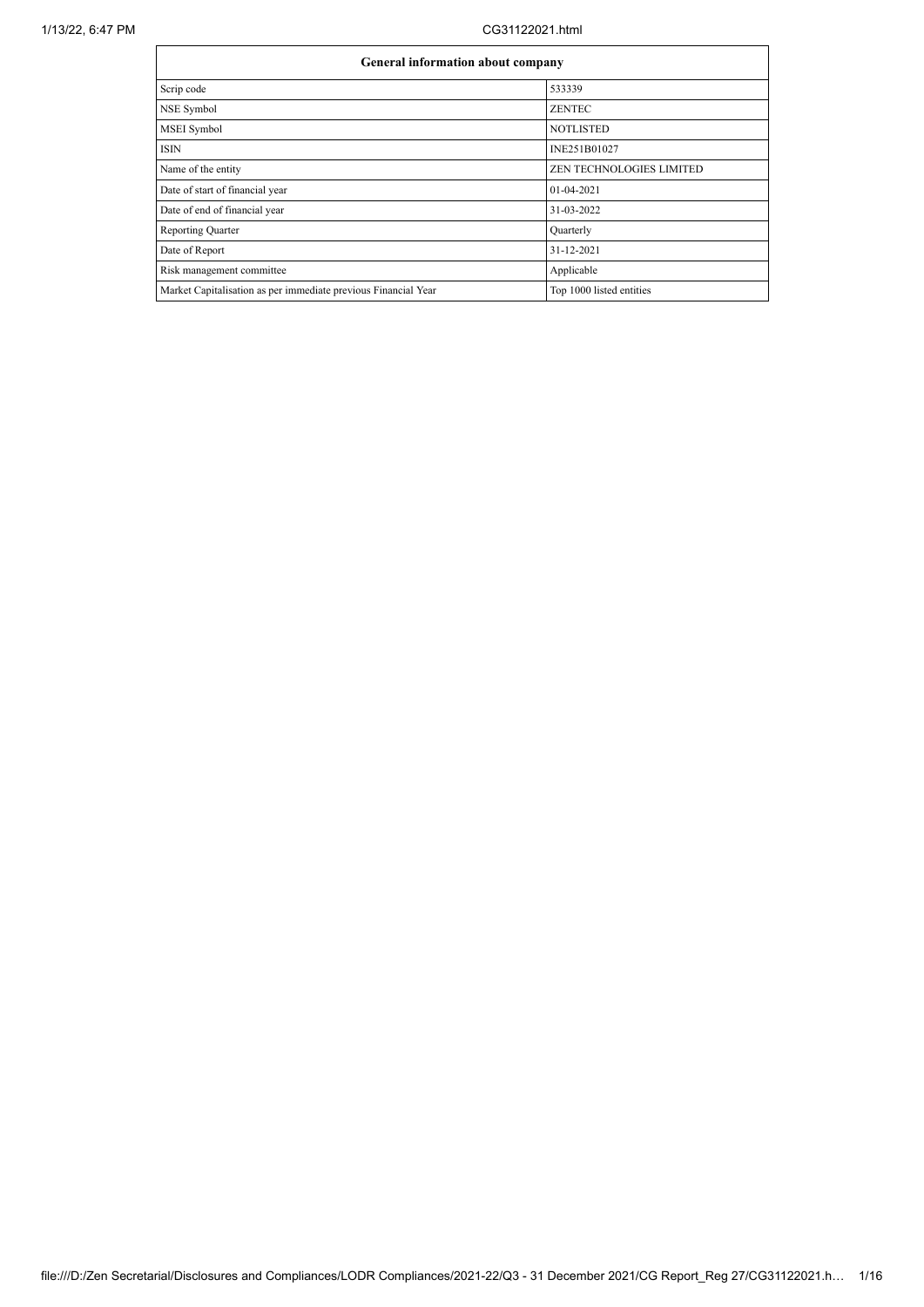## **Annexure I**

## **Annexure I to be submitted by listed entity on quarterly basis**

## **I. Composition of Board of Directors**

|                                   |                     |            |                                                |                                       |                               |                          | Disclosure of notes on composition of board of directors explanatory                                 |                                             |                                          |                                                           |                      |                                                    |                                                                                                                                                |                                                                                                                                                                   |                                                                                                                                                                          |                                                                                                                                                                                                         |                                    |
|-----------------------------------|---------------------|------------|------------------------------------------------|---------------------------------------|-------------------------------|--------------------------|------------------------------------------------------------------------------------------------------|---------------------------------------------|------------------------------------------|-----------------------------------------------------------|----------------------|----------------------------------------------------|------------------------------------------------------------------------------------------------------------------------------------------------|-------------------------------------------------------------------------------------------------------------------------------------------------------------------|--------------------------------------------------------------------------------------------------------------------------------------------------------------------------|---------------------------------------------------------------------------------------------------------------------------------------------------------------------------------------------------------|------------------------------------|
|                                   |                     |            |                                                |                                       |                               |                          |                                                                                                      |                                             |                                          | Whether the listed entity has a Regular Chairperson   Yes |                      |                                                    |                                                                                                                                                |                                                                                                                                                                   |                                                                                                                                                                          |                                                                                                                                                                                                         |                                    |
|                                   |                     |            |                                                |                                       |                               |                          |                                                                                                      |                                             |                                          | Whether Chairperson is related to MD or CEO               |                      | Yes                                                |                                                                                                                                                |                                                                                                                                                                   |                                                                                                                                                                          |                                                                                                                                                                                                         |                                    |
| Jame of<br>the<br><b>Director</b> | PAN                 | <b>DIN</b> | Category 1<br>of directors                     | Category 2<br>of directors            | Category<br>3 of<br>directors | Date<br>of<br>Birth      | Whether<br>special<br>resolution<br>passed?<br>[Refer Reg.<br>$17(1A)$ of<br>Listing<br>Regulations] | Date of<br>passing<br>special<br>resolution | <b>Initial Date</b><br>of<br>appointment | Date of Re-<br>appointment                                | Date of<br>cessation | Tenure<br>$\alpha$ f<br>director<br>(in<br>months) | No of<br>Directorship<br>in listed<br>entities<br>including<br>this listed<br>entity (Refer<br>Regulation<br>17A of<br>Listing<br>Regulations) | No of<br>Independent<br>Directorship<br>in listed<br>entities<br>including<br>this listed<br>entity (Refer<br>Regulation<br>$17A(1)$ of<br>Listing<br>Regulations | Number of<br>memberships<br>in Audit/<br>Stakeholder<br>Committee(s)<br>including this<br>listed entity<br>(Refer<br>Regulation<br>$26(1)$ of<br>Listing<br>Regulations) | No of post of<br>Chairperson<br>in Audit/<br>Stakeholder<br>Committee<br>held in listed<br>entities<br>including this<br>listed entity<br>(Refer<br>Regulation<br>$26(1)$ of<br>Listing<br>Regulations) | Notes fo<br>not<br>providin<br>PAN |
| shok<br>tluri                     | ADQPA7751H 00056050 |            | Executive<br>Director                          | Chairperson<br>related to<br>Promoter | MD                            | $31 -$<br>$12 -$<br>1965 | NA                                                                                                   |                                             | 01-10-2007                               | $01-10-2020$                                              |                      |                                                    |                                                                                                                                                | $\Omega$                                                                                                                                                          | $\overline{2}$                                                                                                                                                           | $\Omega$                                                                                                                                                                                                |                                    |
| avi<br>umar<br>lidathala          | ADDPM3329E 00089921 |            | Executive<br>Director                          | Not<br>Applicable                     |                               | $12 -$<br>$08 -$<br>1961 | NA                                                                                                   |                                             | 29-06-2008                               | 29-06-2019                                                |                      |                                                    |                                                                                                                                                | $\theta$                                                                                                                                                          | $\bf{0}$                                                                                                                                                                 | $\Omega$                                                                                                                                                                                                |                                    |
| ailpa<br>houdari                  | BMBPS2644J          | 06646539   | Executive<br>Director                          | Not<br>Applicable                     |                               | $16-$<br>$04 -$<br>1981  | NA                                                                                                   |                                             | 01-11-2020                               | $01 - 11 - 2020$                                          |                      |                                                    |                                                                                                                                                | $\theta$                                                                                                                                                          | $\mathbf{0}$                                                                                                                                                             | $\Omega$                                                                                                                                                                                                |                                    |
| mreek<br>ngh<br>andhu             | ABZPS5967N          | 08064880   | Non-<br>Executive -<br>Independent<br>Director | Not<br>Applicable                     |                               | $24-$<br>$03 -$<br>1960  | NA                                                                                                   |                                             | 03-02-2018                               | 03-02-2021                                                |                      | 47                                                 |                                                                                                                                                |                                                                                                                                                                   | $\overline{c}$                                                                                                                                                           |                                                                                                                                                                                                         |                                    |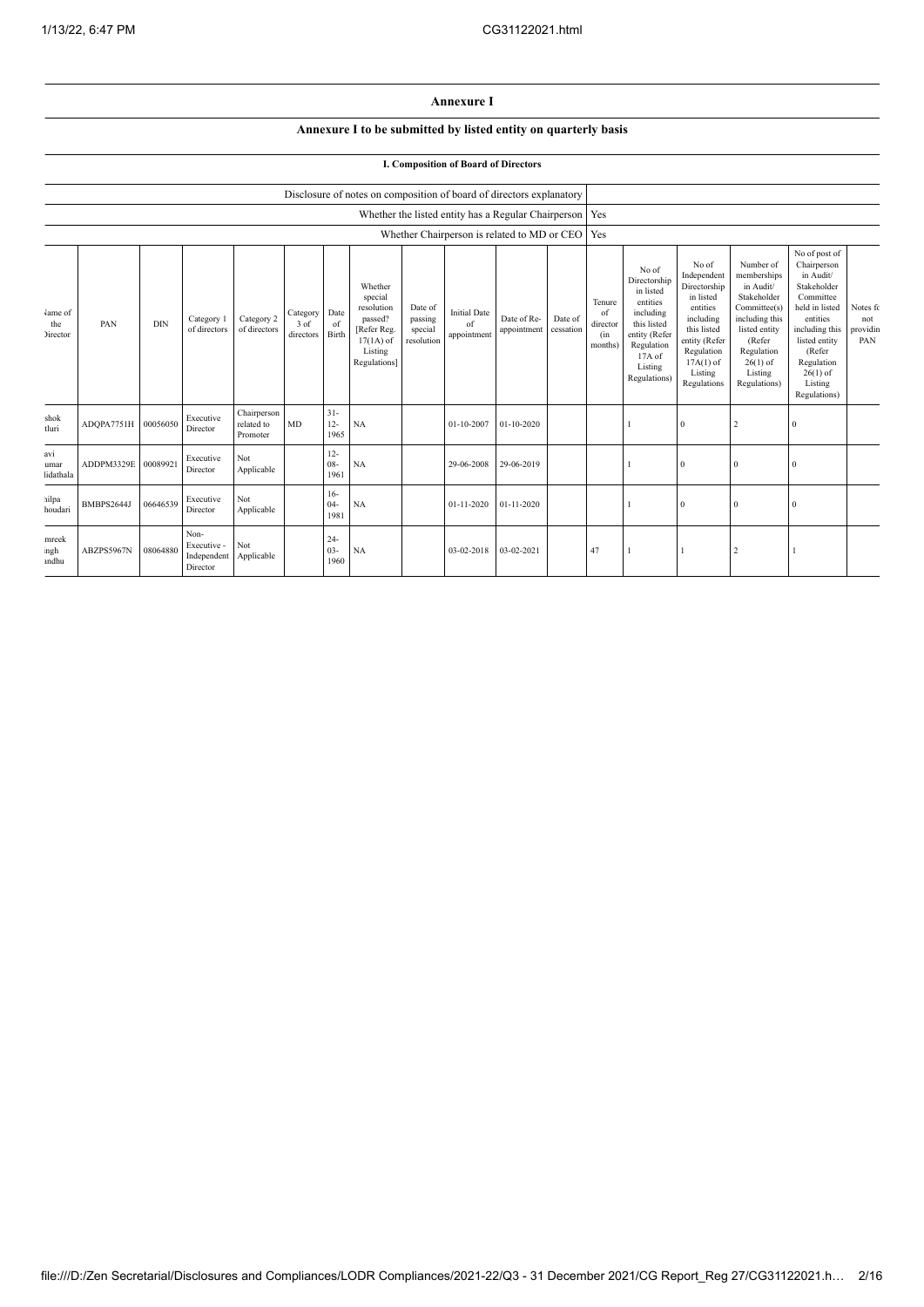|    | <b>I. Composition of Board of Directors</b>         |                            |            |            |                                                |                               |                               |                          |                                                                                                      |                                             |                                          |                            |                      |                                            |                                                                                                                                                |                                                                                                                                                                      |                                                                                                                                                                                   |
|----|-----------------------------------------------------|----------------------------|------------|------------|------------------------------------------------|-------------------------------|-------------------------------|--------------------------|------------------------------------------------------------------------------------------------------|---------------------------------------------|------------------------------------------|----------------------------|----------------------|--------------------------------------------|------------------------------------------------------------------------------------------------------------------------------------------------|----------------------------------------------------------------------------------------------------------------------------------------------------------------------|-----------------------------------------------------------------------------------------------------------------------------------------------------------------------------------|
|    |                                                     |                            |            |            |                                                |                               |                               |                          | Disclosure of notes on composition of board of directors explanatory                                 |                                             |                                          |                            |                      |                                            |                                                                                                                                                |                                                                                                                                                                      |                                                                                                                                                                                   |
|    | Whether the listed entity has a Regular Chairperson |                            |            |            |                                                |                               |                               |                          |                                                                                                      |                                             |                                          |                            |                      |                                            |                                                                                                                                                |                                                                                                                                                                      |                                                                                                                                                                                   |
| Sr | Title<br>(Mr)<br>Ms)                                | Name of<br>the<br>Director | PAN        | <b>DIN</b> | Category 1<br>of directors                     | Category 2<br>of<br>directors | Category<br>3 of<br>directors | Date<br>of<br>Birth      | Whether<br>special<br>resolution<br>passed?<br>[Refer Reg.<br>$17(1A)$ of<br>Listing<br>Regulations] | Date of<br>passing<br>special<br>resolution | <b>Initial Date</b><br>of<br>appointment | Date of Re-<br>appointment | Date of<br>cessation | Tenure<br>of<br>director<br>(in<br>months) | No of<br>Directorship<br>in listed<br>entities<br>including<br>this listed<br>entity (Refer<br>Regulation<br>17A of<br>Listing<br>Regulations) | No of<br>Independent<br>Directorship<br>in listed<br>entities<br>including<br>this listed<br>entity<br>(Refer<br>Regulation<br>$17A(1)$ of<br>Listing<br>Regulations | Number of<br>membership<br>in Audit/<br>Stakeholder<br>Committee(s<br>including thi<br>listed entity<br>(Refer<br>Regulation<br>$26(1)$ of<br>Listing<br>Regulations <sup>®</sup> |
| 5  | Mr                                                  | Ravindra<br>Kumar<br>Tyagi | ABCPT5177A | 01509031   | Non-<br>Executive -<br>Independent<br>Director | Not<br>Applicable             |                               | $06 -$<br>$01-$<br>1955  | <b>NA</b>                                                                                            |                                             | 01-04-2019                               | 01-04-2019                 |                      | 33                                         |                                                                                                                                                |                                                                                                                                                                      |                                                                                                                                                                                   |
| 6  | Ms                                                  | Sirisha<br>Chintapalli     | AERPC4294H | 08407008   | Non-<br>Executive -<br>Independent<br>Director | Not<br>Applicable             |                               | $04 -$<br>$06 -$<br>1980 | NA                                                                                                   |                                             | 08-08-2020                               | 08-08-2020                 |                      | 17                                         | $\overline{c}$                                                                                                                                 | $\boldsymbol{2}$                                                                                                                                                     | 6                                                                                                                                                                                 |
| 7  | Mr                                                  | Ajay<br>Kumar<br>Singh     | AVYPS1356G | 08532830   | Non-<br>Executive -<br>Independent<br>Director | Not<br>Applicable             |                               | $04 -$<br>$08 -$<br>1976 | NA                                                                                                   |                                             | 02-11-2019                               | 02-11-2019                 |                      | 26                                         |                                                                                                                                                | -1                                                                                                                                                                   |                                                                                                                                                                                   |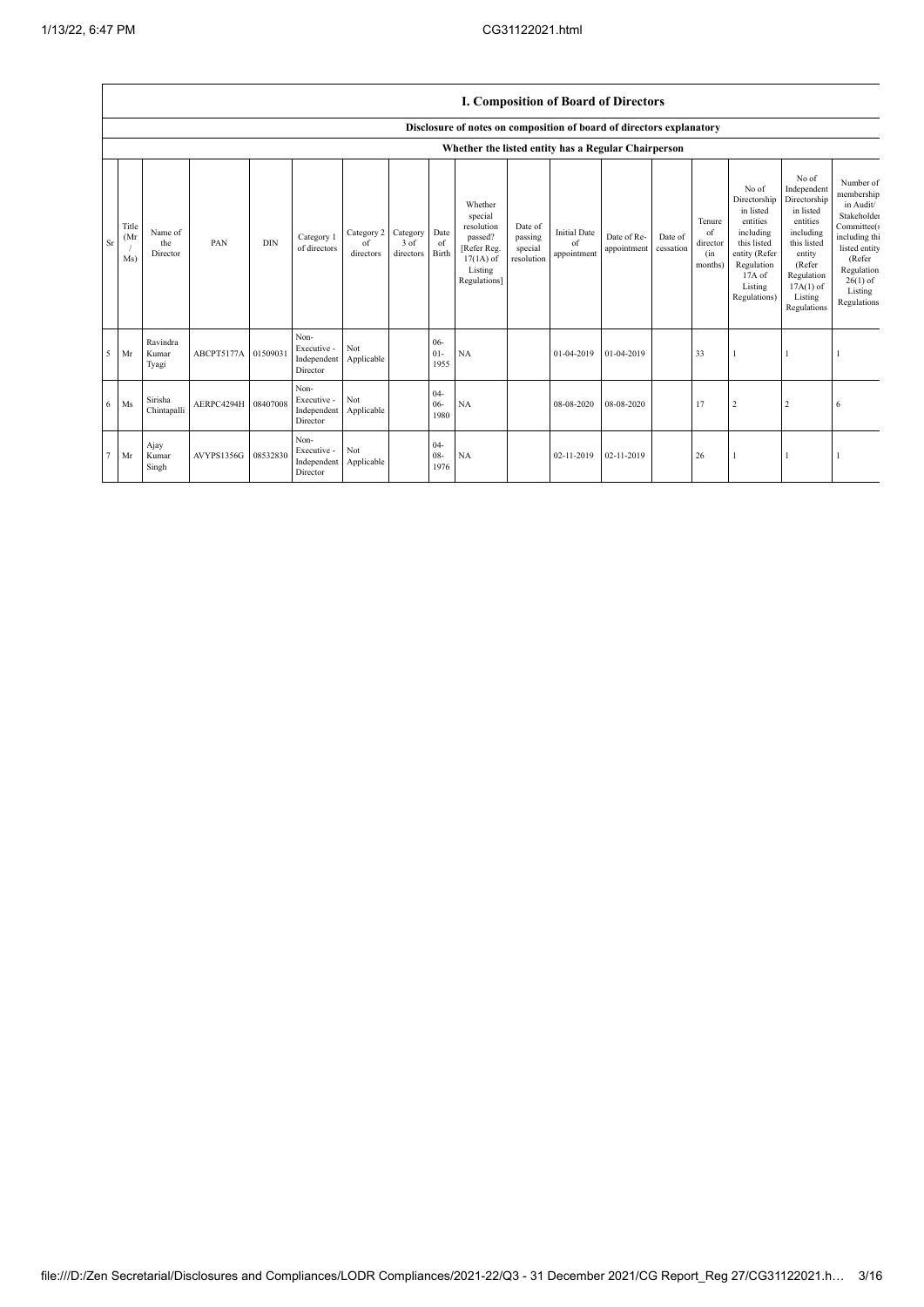|                | <b>Audit Committee Details</b> |                              |                                         |                        |                      |                |  |  |  |
|----------------|--------------------------------|------------------------------|-----------------------------------------|------------------------|----------------------|----------------|--|--|--|
|                |                                | Yes                          |                                         |                        |                      |                |  |  |  |
| <b>Sr</b>      | <b>DIN</b><br>Number           | Name of Committee<br>members | Category 2 of<br>directors              | Date of<br>Appointment | Date of<br>Cessation | <b>Remarks</b> |  |  |  |
| -1             | 08064880                       | Amreek Singh Sandhu          | Non-Executive - Independent<br>Director | Chairperson            | $03-02-2018$         |                |  |  |  |
| $\overline{2}$ | 00056050                       | Ashok Atluri                 | <b>Executive Director</b>               | Member                 | 19-10-2013           |                |  |  |  |
| $\overline{3}$ | 01509031                       | Ravindra Kumar Tyagi         | Non-Executive - Independent<br>Director | Member                 | 18-05-2019           |                |  |  |  |
| $\overline{4}$ | 08532830                       | Ajay Kumar Singh             | Non-Executive - Independent<br>Director | Member                 | $02 - 11 - 2019$     |                |  |  |  |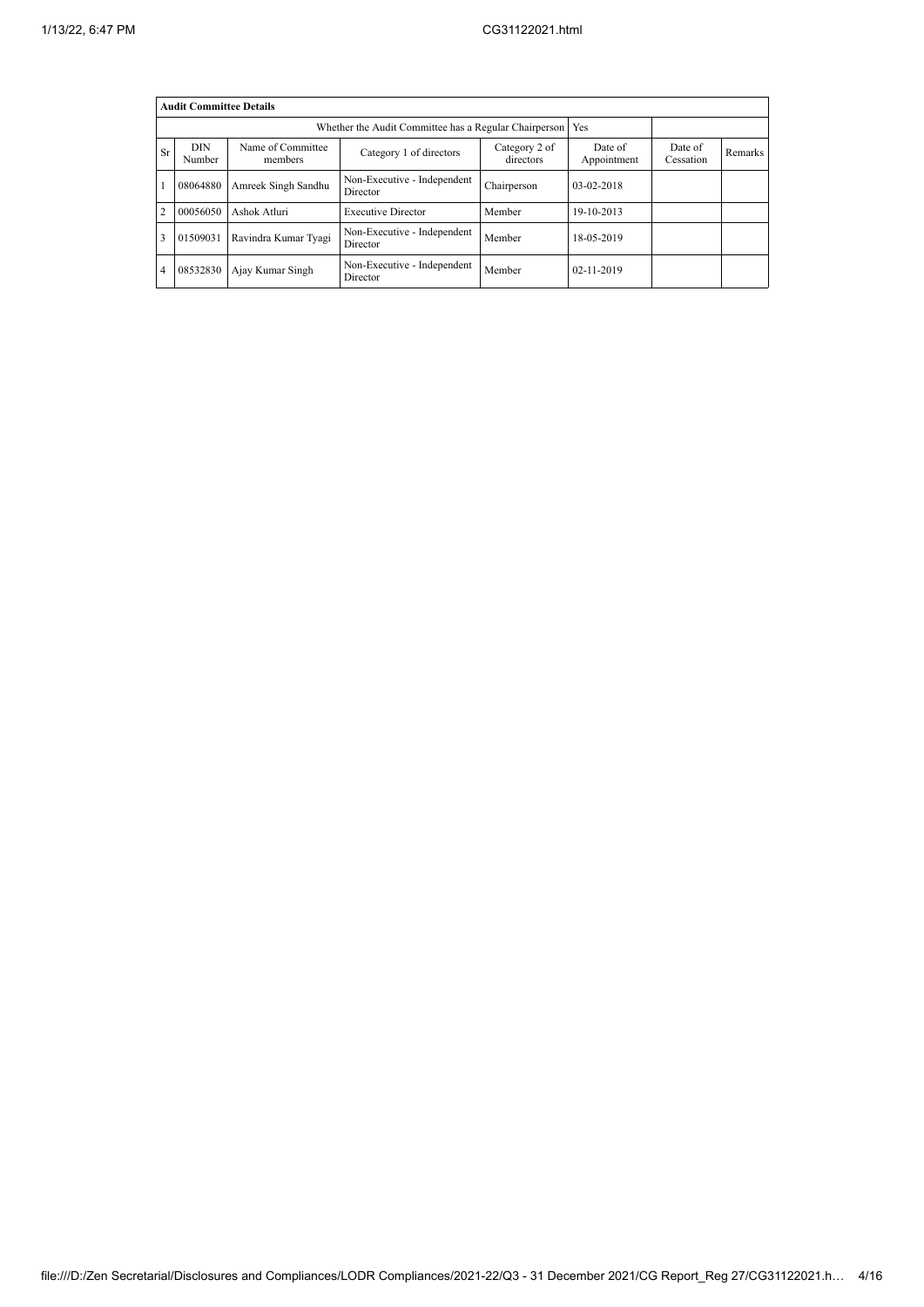|           | Nomination and remuneration committee                                       |                              |                                         |                        |                      |         |  |  |  |
|-----------|-----------------------------------------------------------------------------|------------------------------|-----------------------------------------|------------------------|----------------------|---------|--|--|--|
|           | Whether the Nomination and remuneration committee has a Regular Chairperson | Yes                          |                                         |                        |                      |         |  |  |  |
| <b>Sr</b> | <b>DIN</b><br>Number                                                        | Name of Committee<br>members | Category 2 of<br>directors              | Date of<br>Appointment | Date of<br>Cessation | Remarks |  |  |  |
|           | 08064880                                                                    | Amreek Singh Sandhu          | Non-Executive - Independent<br>Director | Chairperson            | 03-02-2018           |         |  |  |  |
| 2         | 08532830                                                                    | Ajay Kumar Singh             | Non-Executive - Independent<br>Director | Member                 | $06 - 06 - 2020$     |         |  |  |  |
| 3         | 01509031                                                                    | Ravindra Kumar Tyagi         | Non-Executive - Independent<br>Director | Member                 | 24-07-2021           |         |  |  |  |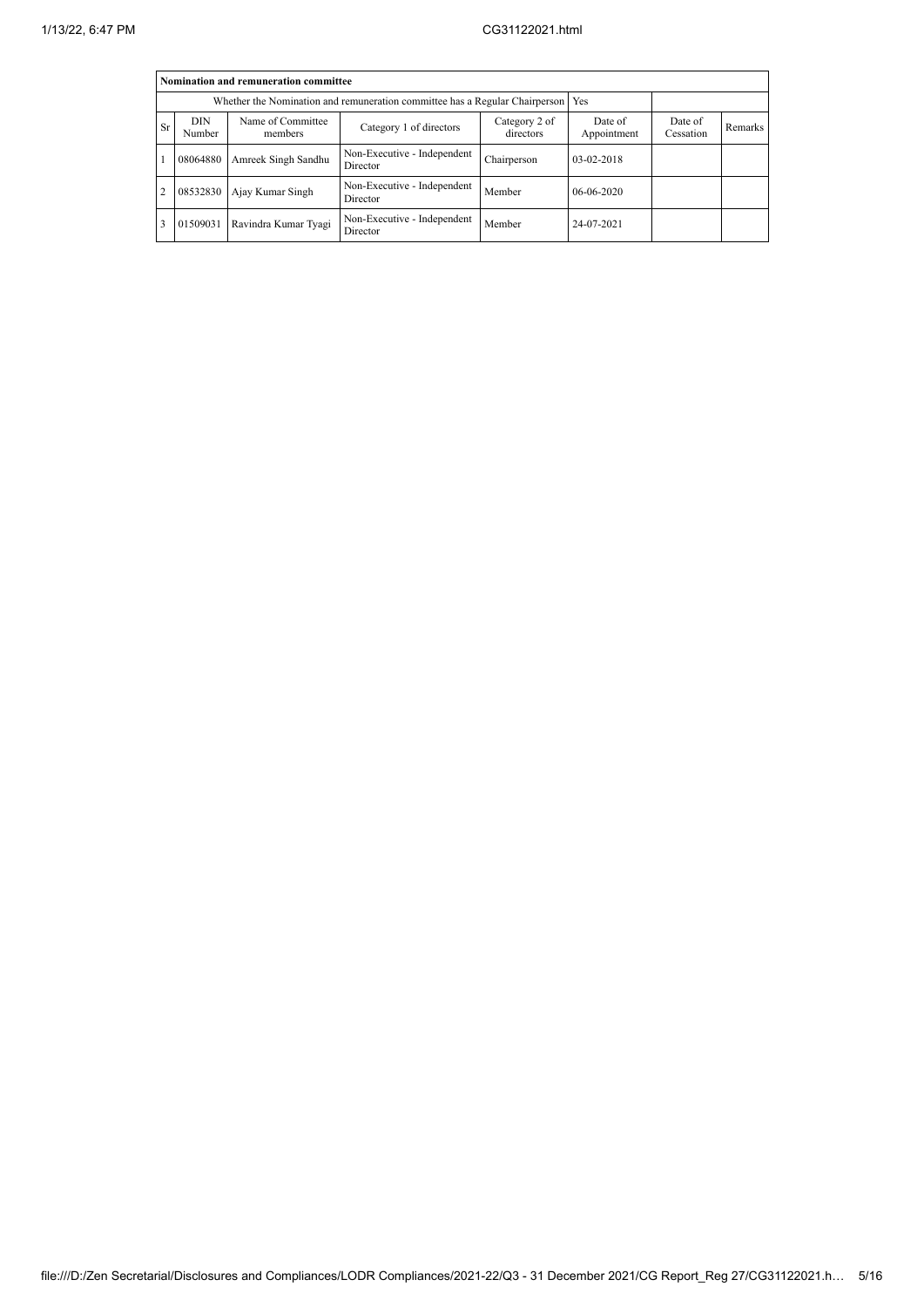|                                                                         | <b>Stakeholders Relationship Committee</b> |                                                                                 |                                         |             |              |  |  |  |  |
|-------------------------------------------------------------------------|--------------------------------------------|---------------------------------------------------------------------------------|-----------------------------------------|-------------|--------------|--|--|--|--|
|                                                                         |                                            | Whether the Stakeholders Relationship Committee has a Regular Chairperson   Yes |                                         |             |              |  |  |  |  |
| <b>Sr</b>                                                               | <b>DIN</b><br>Number                       | Date of<br>Appointment                                                          | Date of<br>Cessation                    | Remarks     |              |  |  |  |  |
|                                                                         | 08407008                                   | Sirisha Chintapalli                                                             | Non-Executive - Independent<br>Director | Chairperson | 14-08-2021   |  |  |  |  |
| $\overline{2}$<br>Ashok Atluri<br>00056050<br><b>Executive Director</b> |                                            |                                                                                 | Member                                  | 28-10-2005  |              |  |  |  |  |
| $\overline{3}$                                                          | 08064880                                   | Amreek Singh Sandhu                                                             | Non-Executive - Independent<br>Director | Member      | $06-06-2020$ |  |  |  |  |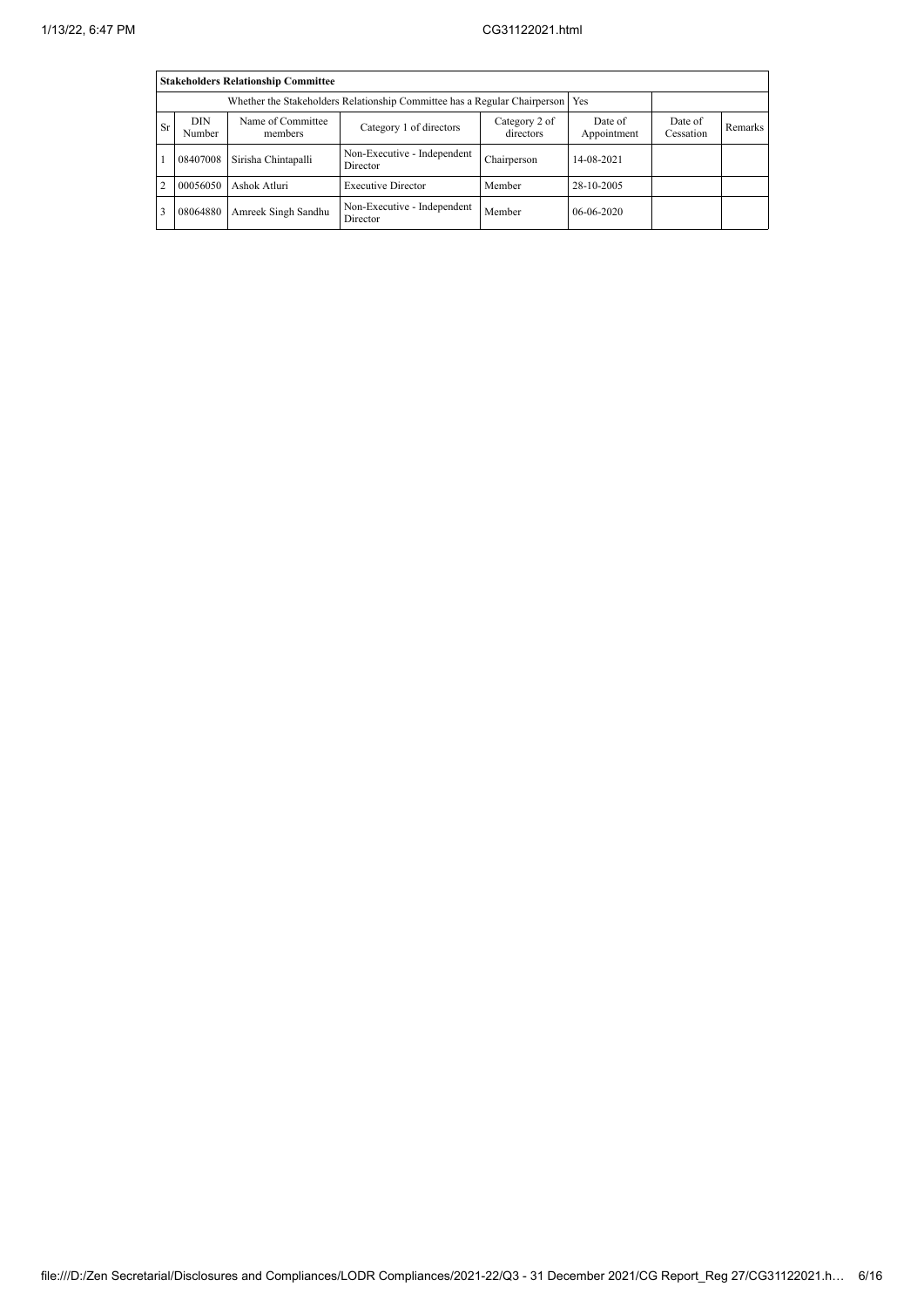|                | <b>Risk Management Committee</b> |                              |                                                                 |                        |                      |         |  |  |  |
|----------------|----------------------------------|------------------------------|-----------------------------------------------------------------|------------------------|----------------------|---------|--|--|--|
|                |                                  |                              | Whether the Risk Management Committee has a Regular Chairperson |                        | Yes                  |         |  |  |  |
| Sr             | <b>DIN</b><br>Number             | Name of Committee<br>members | Category 2 of<br>directors                                      | Date of<br>Appointment | Date of<br>Cessation | Remarks |  |  |  |
|                | 08064880                         | Amreek Singh Sandhu          | Non-Executive - Independent<br>Director                         | Chairperson            | $01 - 05 - 2021$     |         |  |  |  |
| $\overline{2}$ | 00056050                         | Ashok Atluri                 | <b>Executive Director</b>                                       | Member                 | $09-02-2015$         |         |  |  |  |
| 3              | 00089921                         | Ravi Kumar Midathala         | <b>Executive Director</b>                                       | Member                 | $09-02-2015$         |         |  |  |  |
| $\overline{4}$ | 08532830                         | Ajay Kumar Singh             | Non-Executive - Independent<br>Director                         | Member                 | 30-10-2021           |         |  |  |  |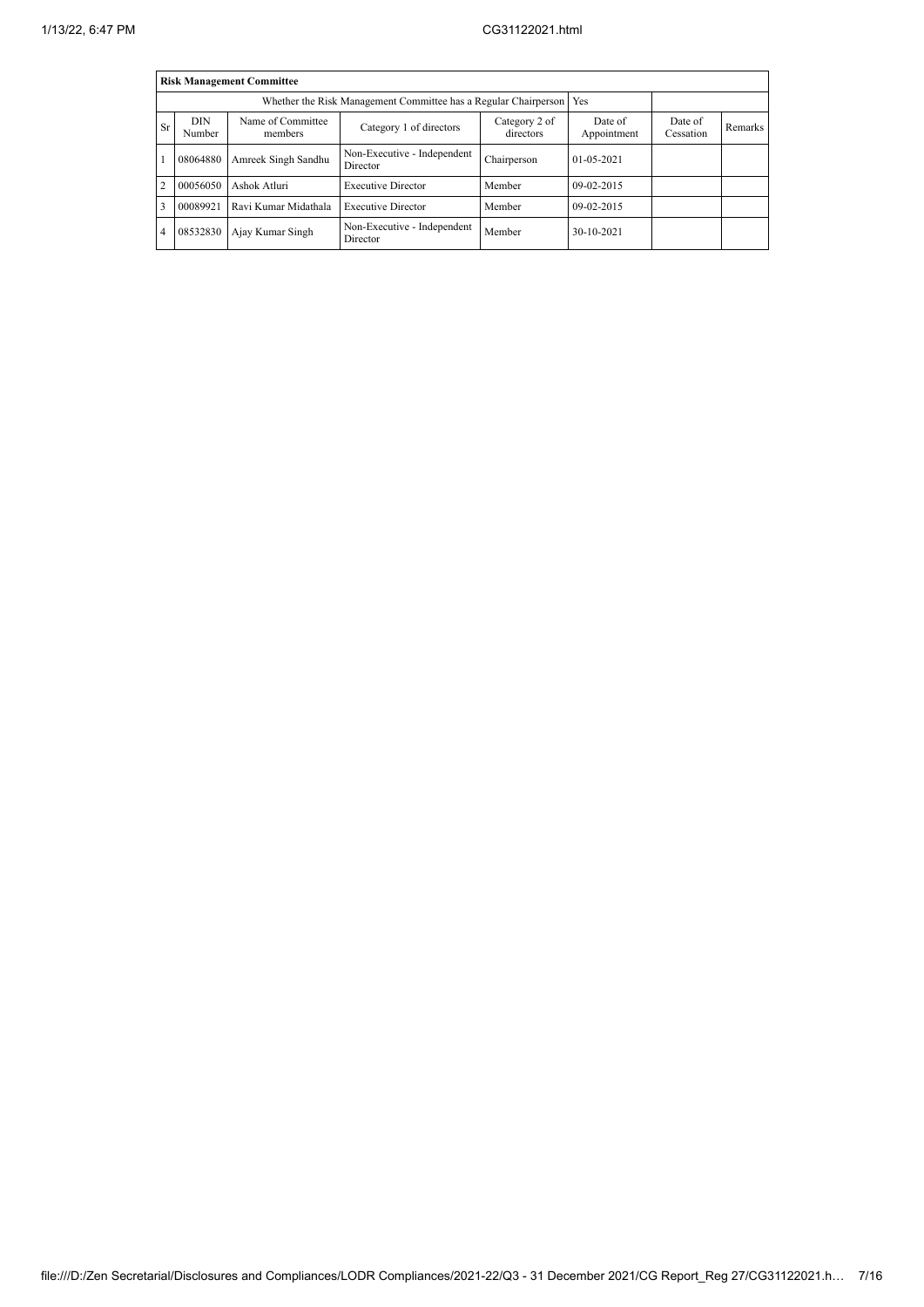|           | <b>Corporate Social Responsibility Committee</b> |                                                                                       |                                         |                      |            |  |  |  |  |
|-----------|--------------------------------------------------|---------------------------------------------------------------------------------------|-----------------------------------------|----------------------|------------|--|--|--|--|
|           |                                                  | Whether the Corporate Social Responsibility Committee has a Regular Chairperson   Yes |                                         |                      |            |  |  |  |  |
| <b>Sr</b> | <b>DIN</b><br>Number                             | Name of Committee<br>members                                                          | Date of<br>Appointment                  | Date of<br>Cessation | Remarks    |  |  |  |  |
|           | 01509031                                         | Ravindra Kumar Tyagi                                                                  | Non-Executive - Independent<br>Director | Chairperson          | 06-06-2020 |  |  |  |  |
| 2         | 00056050                                         | Ashok Atluri                                                                          | Member                                  | 24-05-2014           |            |  |  |  |  |
|           | 00089921                                         | Ravi Kumar Midathala                                                                  | <b>Executive Director</b>               | Member               | 24-05-2014 |  |  |  |  |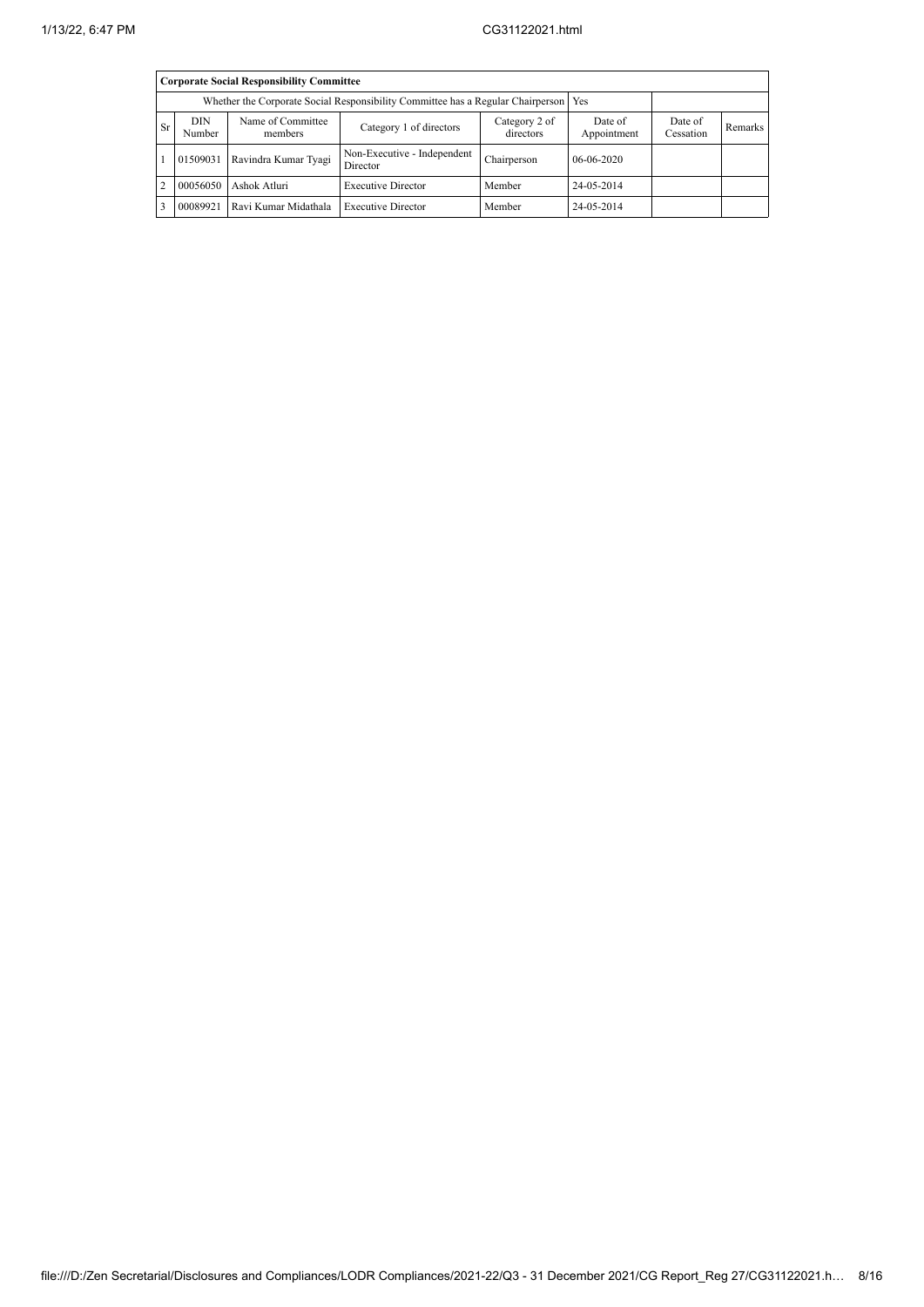$\overline{\phantom{a}}$ 

| <b>Other Committee</b> |                                                                                                                                     |  |  |  |  |  |  |  |  |
|------------------------|-------------------------------------------------------------------------------------------------------------------------------------|--|--|--|--|--|--|--|--|
|                        | Sr   DIN Number   Name of Committee members   Name of other committee   Category 1 of directors   Category 2 of directors   Remarks |  |  |  |  |  |  |  |  |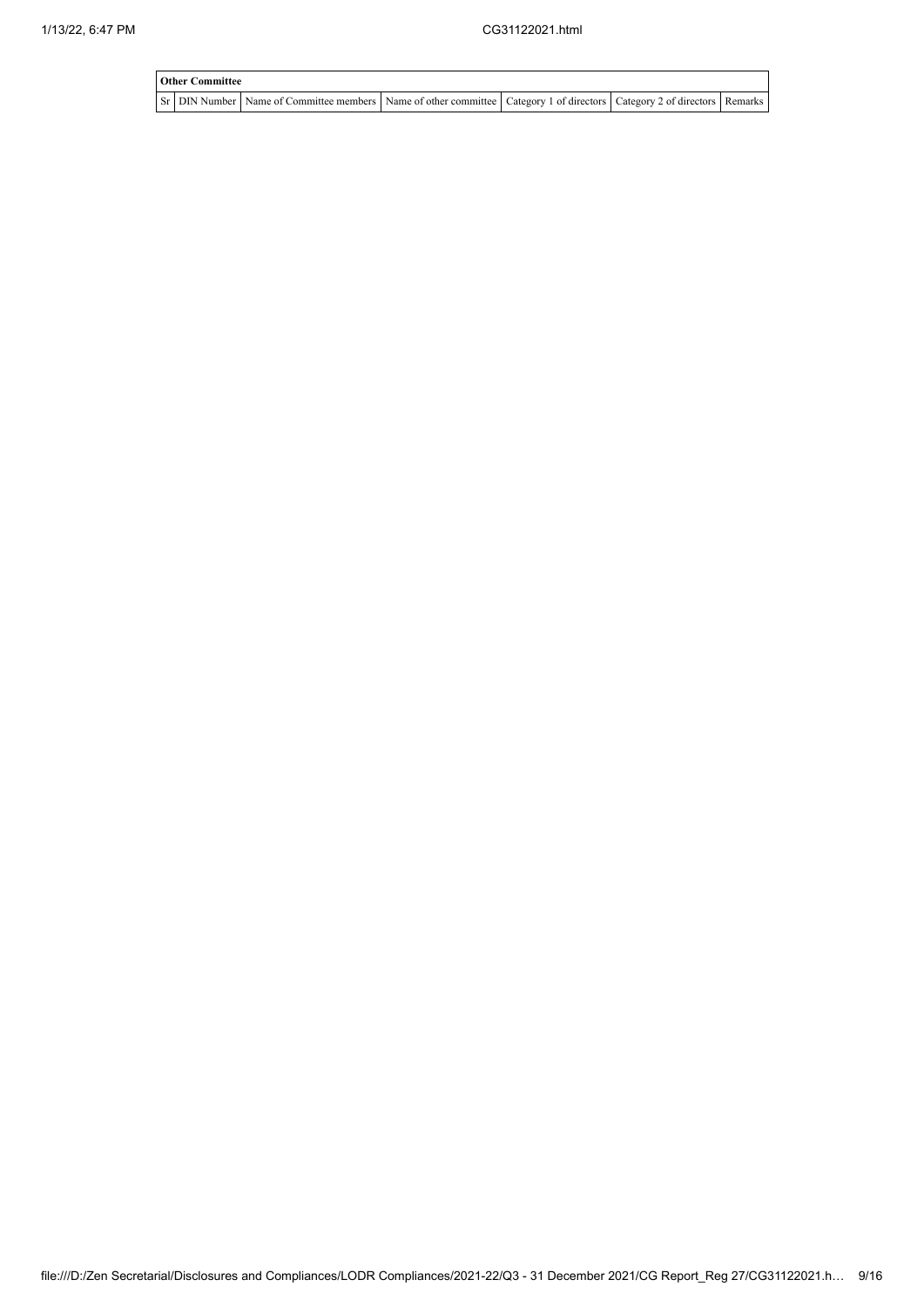|                | <b>Annexure 1</b>                                              |                                                                     |                                                                      |                                       |                                                     |                                                                                      |                                                                        |  |
|----------------|----------------------------------------------------------------|---------------------------------------------------------------------|----------------------------------------------------------------------|---------------------------------------|-----------------------------------------------------|--------------------------------------------------------------------------------------|------------------------------------------------------------------------|--|
|                | Annexure 1                                                     |                                                                     |                                                                      |                                       |                                                     |                                                                                      |                                                                        |  |
|                | <b>III. Meeting of Board of Directors</b>                      |                                                                     |                                                                      |                                       |                                                     |                                                                                      |                                                                        |  |
|                |                                                                | Disclosure of notes on meeting of<br>board of directors explanatory |                                                                      |                                       |                                                     |                                                                                      |                                                                        |  |
| Sr             | $Date(s)$ of<br>meeting (if any)<br>in the previous<br>quarter | $Date(s)$ of<br>meeting (if any)<br>in the current<br>quarter       | Maximum gap<br>between any two<br>consecutive (in<br>number of days) | Notes for<br>not<br>providing<br>Date | Whether<br>requirement of<br>Quorum met<br>(Yes/No) | Number of Directors<br>present* (All directors<br>including Independent<br>Director) | No. of<br>Independent<br><b>Directors</b><br>attending the<br>meeting* |  |
|                | 06-07-2021                                                     |                                                                     |                                                                      |                                       | Yes                                                 | 8                                                                                    | 5                                                                      |  |
| $\overline{2}$ | 24-07-2021                                                     |                                                                     | 17                                                                   |                                       | Yes                                                 | 8                                                                                    | 5                                                                      |  |
| 3              | 06-09-2021                                                     |                                                                     | 43                                                                   |                                       | Yes                                                 | 7                                                                                    | 4                                                                      |  |
| 4              |                                                                | 16-10-2021                                                          | 39                                                                   |                                       | Yes                                                 | $\mathbf{r}$                                                                         | 4                                                                      |  |
| 5              |                                                                | 30-10-2021                                                          | 13                                                                   |                                       | Yes                                                 |                                                                                      | 4                                                                      |  |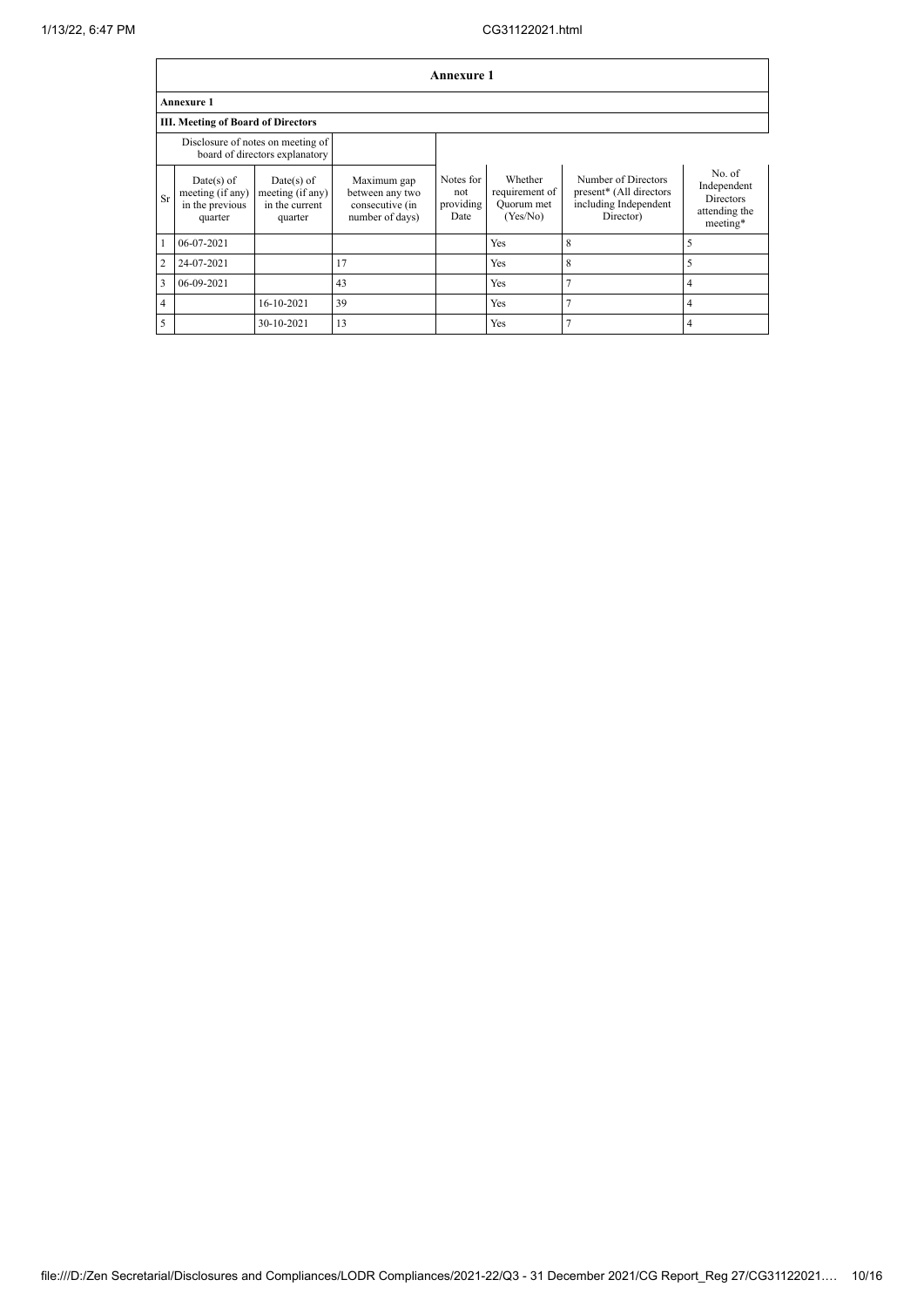|                | <b>Annexure 1</b>                                        |                                                                                                          |                                                                      |                               |                                       |                                                        |                                                                                                      |                                                                           |
|----------------|----------------------------------------------------------|----------------------------------------------------------------------------------------------------------|----------------------------------------------------------------------|-------------------------------|---------------------------------------|--------------------------------------------------------|------------------------------------------------------------------------------------------------------|---------------------------------------------------------------------------|
|                | <b>IV. Meeting of Committees</b>                         |                                                                                                          |                                                                      |                               |                                       |                                                        |                                                                                                      |                                                                           |
|                | Disclosure of notes on meeting of committees explanatory |                                                                                                          |                                                                      |                               |                                       |                                                        |                                                                                                      |                                                                           |
| <b>Sr</b>      | Name of<br>Committee                                     | Date(s) of meeting (Enter<br>dates of Previous quarter<br>and Current quarter in<br>chronological order) | Maximum gap<br>between any two<br>consecutive (in<br>number of days) | Name of<br>other<br>committee | Reson for<br>not<br>providing<br>date | Whether<br>requirement<br>of Quorum<br>met<br>(Yes/No) | Number of<br><b>Directors</b><br>present* (All<br>directors<br>including<br>Independent<br>Director) | No. of<br>Independent<br><b>Directors</b><br>attending<br>the<br>meeting* |
| $\mathbf{1}$   | Audit<br>Committee                                       | 24-07-2021                                                                                               |                                                                      |                               |                                       | Yes                                                    | 5                                                                                                    | 4                                                                         |
| $\overline{2}$ | Audit<br>Committee                                       | 30-10-2021                                                                                               | 97                                                                   |                               |                                       | Yes                                                    | $\overline{4}$                                                                                       | 3                                                                         |
| 3              | Nomination<br>and<br>remuneration<br>committee           | 24-07-2021                                                                                               |                                                                      |                               |                                       | Yes                                                    | 3                                                                                                    | 3                                                                         |
| $\overline{4}$ | Corporate<br>Social<br>Responsibility<br>Committee       | 24-07-2021                                                                                               |                                                                      |                               |                                       | Yes                                                    | 3                                                                                                    |                                                                           |
| 5              | Risk<br>Management<br>Committee                          | 30-10-2021                                                                                               |                                                                      |                               |                                       | Yes                                                    | 3                                                                                                    |                                                                           |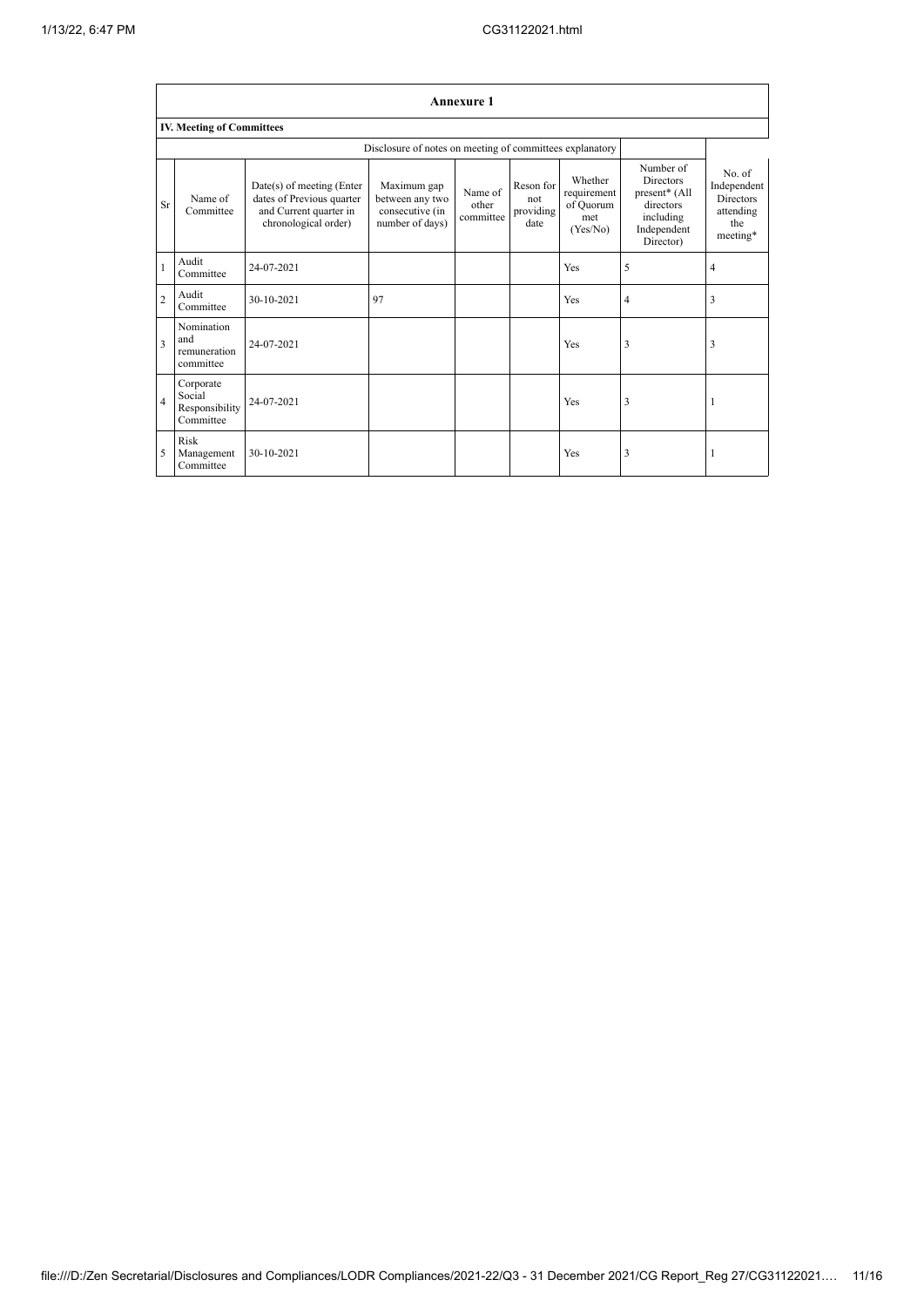|    | Annexure 1                                                                                                |                                  |                                                                    |  |  |  |  |  |
|----|-----------------------------------------------------------------------------------------------------------|----------------------------------|--------------------------------------------------------------------|--|--|--|--|--|
|    | V. Related Party Transactions                                                                             |                                  |                                                                    |  |  |  |  |  |
| Sr | Subject                                                                                                   | Compliance status<br>(Yes/No/NA) | If status is "No" details of non-<br>compliance may be given here. |  |  |  |  |  |
|    | Whether prior approval of audit committee obtained                                                        | Yes                              |                                                                    |  |  |  |  |  |
|    | Whether shareholder approval obtained for material RPT                                                    | NA                               |                                                                    |  |  |  |  |  |
|    | Whether details of RPT entered into pursuant to omnibus approval<br>have been reviewed by Audit Committee | NA                               |                                                                    |  |  |  |  |  |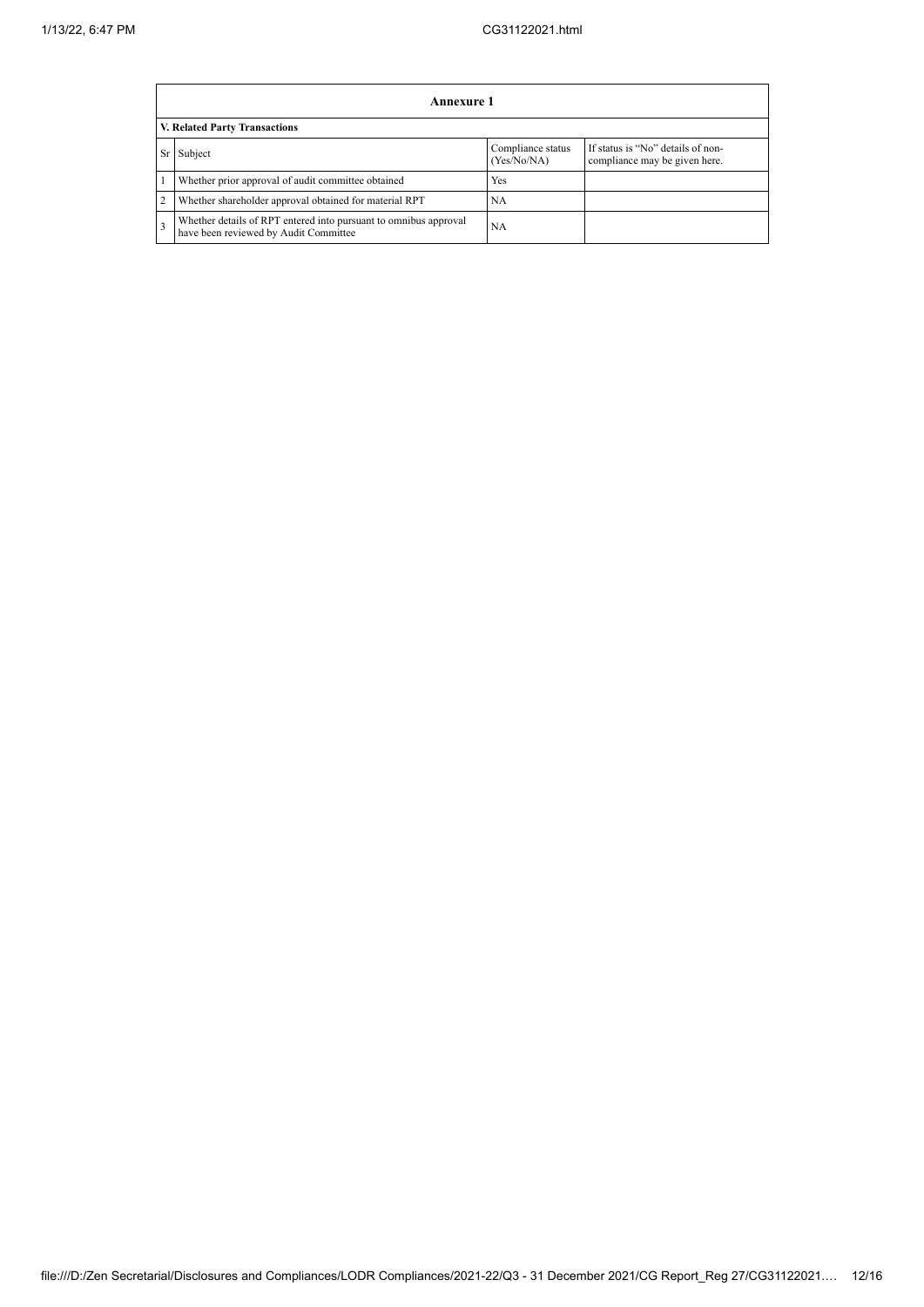| <b>Annexure 1</b>       |                                                                                                                                                                                                                 |                               |  |  |  |
|-------------------------|-----------------------------------------------------------------------------------------------------------------------------------------------------------------------------------------------------------------|-------------------------------|--|--|--|
|                         | <b>VI.</b> Affirmations                                                                                                                                                                                         |                               |  |  |  |
|                         | Sr Subject                                                                                                                                                                                                      | Compliance<br>status (Yes/No) |  |  |  |
| $\mathbf{1}$            | The composition of Board of Directors is in terms of SEBI (Listing obligations and disclosure requirements)<br>Regulations, 2015                                                                                | Yes                           |  |  |  |
| $\overline{c}$          | The composition of the following committees is in terms of SEBI(Listing obligations and disclosure requirements)<br>Regulations, 2015 a. Audit Committee                                                        | Yes                           |  |  |  |
| 3                       | The composition of the following committees is in terms of SEBI(Listing obligations and disclosure requirements)<br>Regulations, 2015. b. Nomination & remuneration committee                                   | Yes                           |  |  |  |
| $\overline{\mathbf{4}}$ | The composition of the following committees is in terms of SEBI(Listing obligations and disclosure requirements)<br>Regulations, 2015. c. Stakeholders relationship committee                                   | Yes                           |  |  |  |
| 5                       | The composition of the following committees is in terms of SEBI(Listing obligations and disclosure requirements)<br>Regulations, 2015. d. Risk management committee (applicable to the top 500 listed entities) | Yes                           |  |  |  |
| 6                       | The committee members have been made aware of their powers, role and responsibilities as specified in SEBI<br>(Listing obligations and disclosure requirements) Regulations, 2015.                              | Yes                           |  |  |  |
| $\overline{7}$          | The meetings of the board of directors and the above committees have been conducted in the manner as specified in<br>SEBI (Listing obligations and disclosure requirements) Regulations, 2015.                  | Yes                           |  |  |  |
| 8                       | This report and/or the report submitted in the previous quarter has been placed before Board of Directors.                                                                                                      | Yes                           |  |  |  |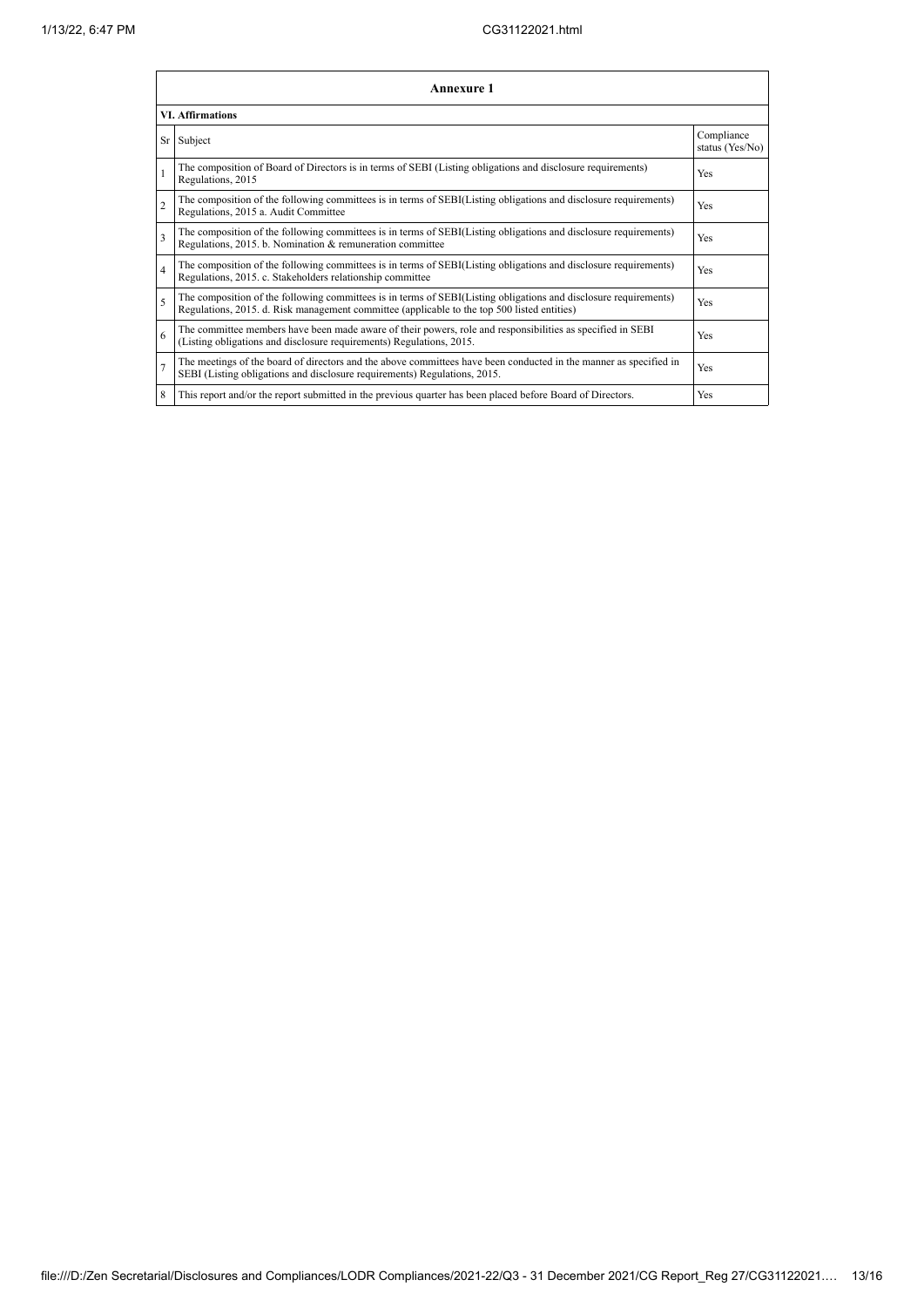|     | <b>Annexure 1</b> |                                          |  |
|-----|-------------------|------------------------------------------|--|
| -Sr | Subject           | Compliance status                        |  |
|     | Name of signatory | Hansraj Singh                            |  |
|     | Designation       | Company Secretary and Compliance Officer |  |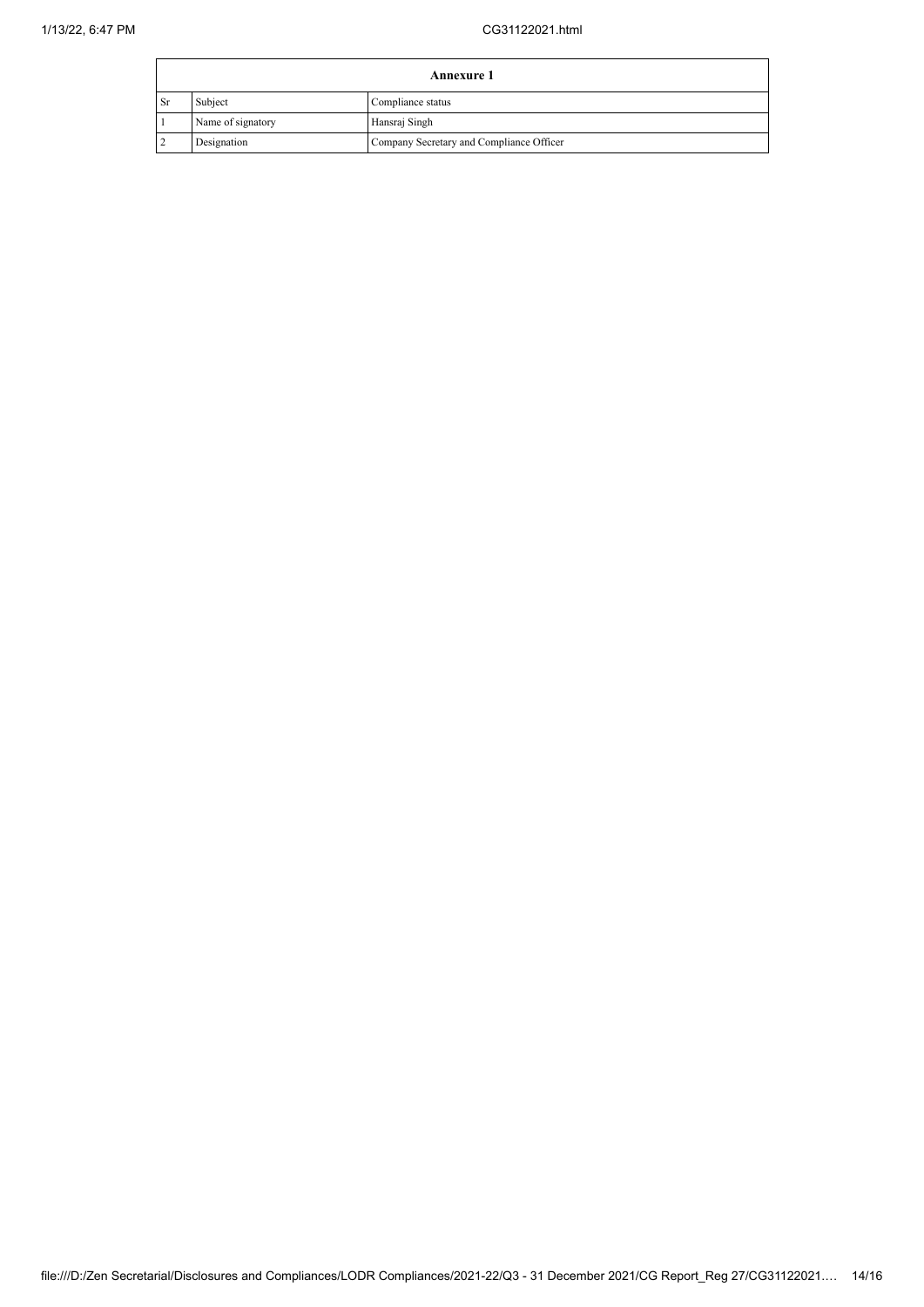| <b>Signatory Details</b> |                                          |  |
|--------------------------|------------------------------------------|--|
| Name of signatory        | Hansraj Singh                            |  |
| Designation of person    | Company Secretary and Compliance Officer |  |
| Place                    | Hyderabad                                |  |
| Date                     | 13-01-2022                               |  |